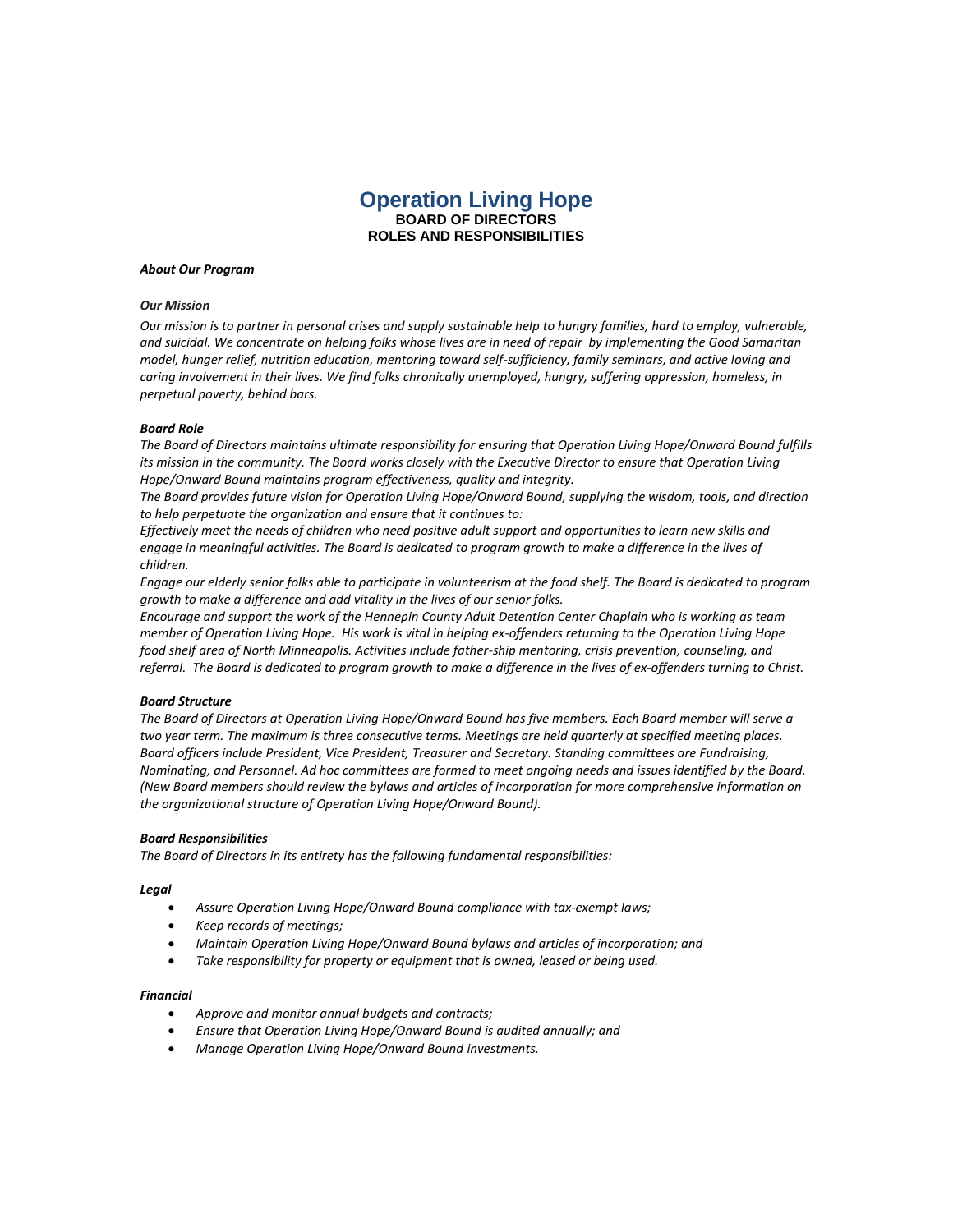# *Planning*

- *Develop long-range vision for the organization;*
- *Develop long-range, strategic, and operational plans with staff;*
- *Authorize implementation of new or modified programs;*
- *Approve and regularly review Operation Living Hope/Onward Bound Mission Statement; and*
- *Establish annual Board objectives.*

# *Continuity and Leadership Development*

- *Identify, nominate and train new members to perpetuate the Board; and*
- *Maintain an active, ongoing leadership development program.*

# *Personnel*

- *Select and evaluate Executive Director;*
- *Approve wage and benefit guidelines suggested by the personnel committee; and*
- *Establish and approve personnel policies.*

# *Policy and Decision Making*

- *Establish, update and regularly review required policies; and*
- *Set policies that determine who our clients are and what types of programs will serve them.*

# *Appointing Committees*

- *Develop and maintain a committee structure that meets the needs of Operation Living Hope/Onward Bound; and*
- *Appoint individual Board members to serve on committees.*

## *Marketing and Public Relations*

*Promote the effectiveness and visibility of Operation Living Hope/Onward Bound in the community.*

## *Evaluation*

- *Monitor services to clients and evaluate program effectiveness in fulfilling its mission; and*
- *Monitor and evaluate degree of achievement toward Board objectives.*

## *Resource Development*

- *Identify and secure resources to meet current and projected needs of the organization; and*
- *Raise money to meet Operation Living Hope/Onward Bound annual budget.*

## *Individual Board Member Commitments and Responsibilities*

*Every member of the Board of Directors makes the following commitments:*

- *Support the mission of Operation Living Hope/Onward Bound;*
- *Actively support and participate in activities to ensure that the Board as a whole fulfills the responsibilities outlined in the previous section;*
- *Attend monthly meetings (have no more than two unexcused absences during a year);*
- *Call the office if you need to miss a regularly scheduled meeting;*
- *Review all materials;*
- *Attend the annual Board planning session;*
- *Actively serve on at least one standing committee and one ad hoc committee throughout the year;*
- *Make a generous annual gift from your own resources;*
- *Assist the development committee and staff by implementing fundraising strategies through personal influence with others (e.g., corporations, individuals, foundations);*
- *When possible, arrange contributions from organizations to which you have access;*
- *Participate in Operation Living Hope/Onward Bound annual campaign by identifying prospective donors, sending out solicitation letters, and following up with prospects;*
- *Support and participate in special events;*